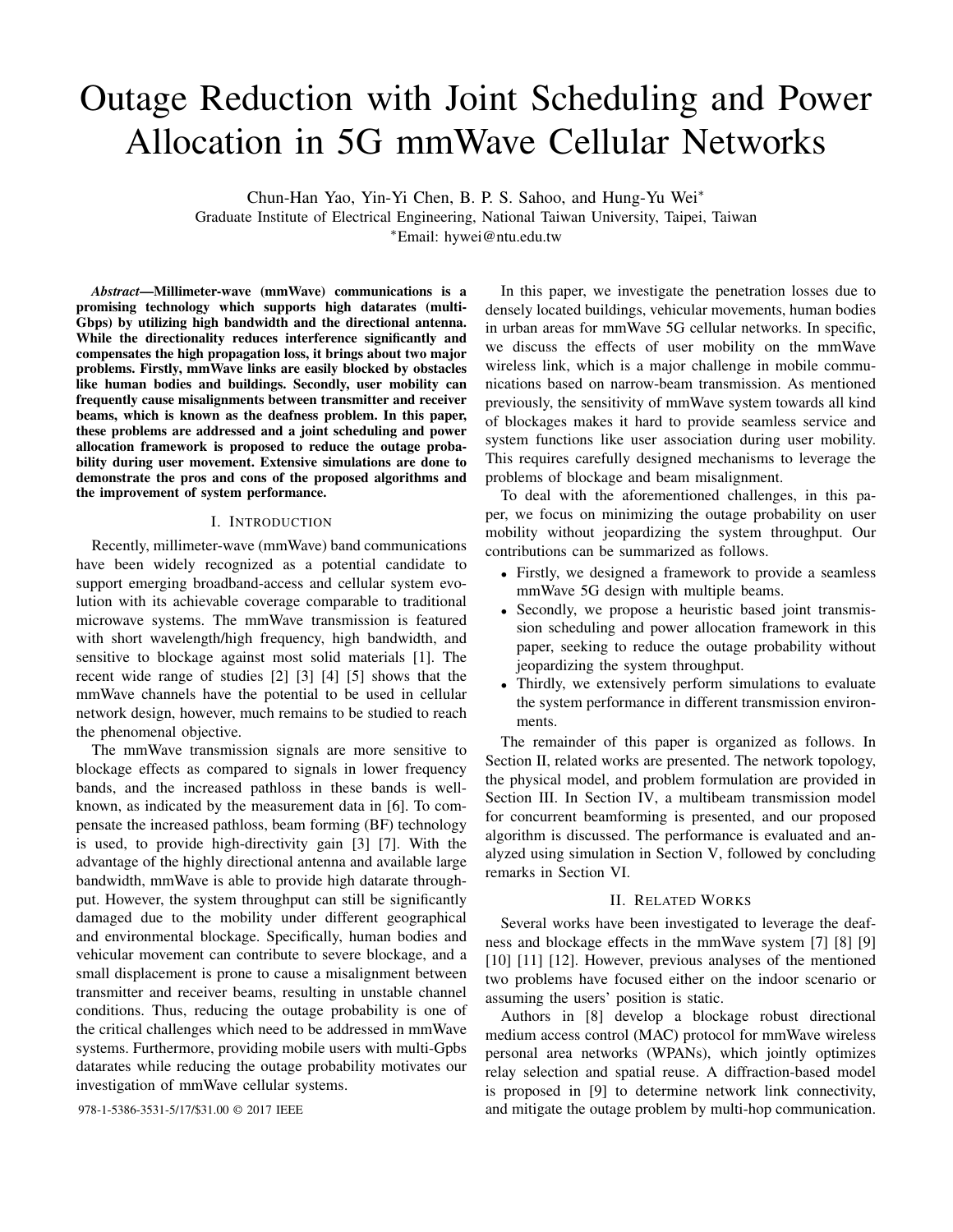While effective in the indoor environment, these methods cannot be generalized to outdoor networks well. In an urban outdoor area, mobile users can have a wide variety of speed and spatial location, causing the difficulty of network connectivity estimation as well as the high cost of relay deployment.

An efficient beam-tracking technique for mmWave mobile stations can be found in [10] to identify the cause of beam error, however, the proposed solution fails to prevent it. The author in [7] further considers beam-searching, beamwidthselection, and scheduling to facilitate multiple concurrent transmissions. However, without a proper design of transmission scheduling and power allocation, the overhead of beamalignment is likely to affect the system throughput largely.

Furthermore, authors in [12] formulate a joint power and channel allocation problem and propose a multi-channel MAC protocol for multimedia delivery. Inspired by previous works, we believe that the mechanism of beam selection, transmission scheduling, and power allocation ought to be designed jointly in order to optimize system performance in the outagethroughput tradeoff. Consequently, we propose a framework to solve the outage problem as a whole.

To deal with the blockage and deafness problems, based on the beamforming technique and mmWave channel model proposed in [13], we develop a novel strategy of multiplebeam service in our framework, which is more robust to inaccurate beam alignment. We resort to rather simple but costeffective methods, including multiple-beam service, transmission scheduling, and beam power allocation. First, with the intuition to serve each user with multiple beams, we carry out simulations and find that it largely avoids outage caused by the single-beam blockage. Second, we scheduled the users in small groups considering their channel conditions. In detail, users with poor links are served earlier and grouped with users with good conditions, which further prevents the users from the outage. Finally, the beam power in each transmission group is effectively allocated, that is, the transmission power for the users with better channel conditions will be shared to those with poorer links.

## III. SYSTEM OVERVIEW

## *A. Network Model*

We consider a traditional hexagonal outdoor cellular network topology. For simplicity, we consider only one mmWaveenabled eNB or gigabit eNB (gNB) with several user equipments (UEs) deployed randomly with a maximum distance of 100m from the gNB, an illustration of which is shown in Fig. 1. We assume, the gNB has adaptive beamforming capabilities, which are favorable to support concurrent transmissions. Furthermore, we assumed the gNB has three cells covering 120 degrees each. In each cell, a codebook-based beamforming technique is employed and is capable to form 8 directional beams. Similarly, the  $4\times4$  antenna array of the users is configured to form 4 directional beams. Besides, we assume the user moves with certain speed within the transmission reach of the gNB, discussed later. Our physical model, beam settings are based on [13].



Fig. 1: Illustration of deployed mmWave cellular network

For user mobility, we adopt the random waypoint mobility model, a commonly used mobility model in the simulation of cellular networks. The initial position of all users is uniformly random within a cell. The destination, speed, and direction of each user are also determined randomly and independently. Upon arrival at a destination, a user stays for a random period and then moves toward a new destination. There are 3 intervals of user velocity: (0,5), (30,50), and (80,100) kmph, modeling walking, driving in an urban district, and driving on a freeway respectively.

#### *B. Channel Model*

In an mmWave based outdoor cellular network scenario, densely located buildings, vehicular movements, human blockage, etc are common. Thus, we assume the transmitted signals, by gNB, traveled at least through two none-line-of-sight (NLOS) paths or two scatter points, as shown in Fig. 2. For simplicity, we perform the simulation study with two such scatter points for NLOS paths. Furthermore, we assume, these scatter points are placed randomly in the network environment.



Fig. 2: An illustration of the NLOS channel model.

For mmWave communication, based on the abstraction used in the prior study [6], the received power  $P_r$  at the receiver can be calculated as:

$$
P_r = P_t \cdot \psi \cdot \gamma^{-1} \cdot PL^{-1} \tag{1}
$$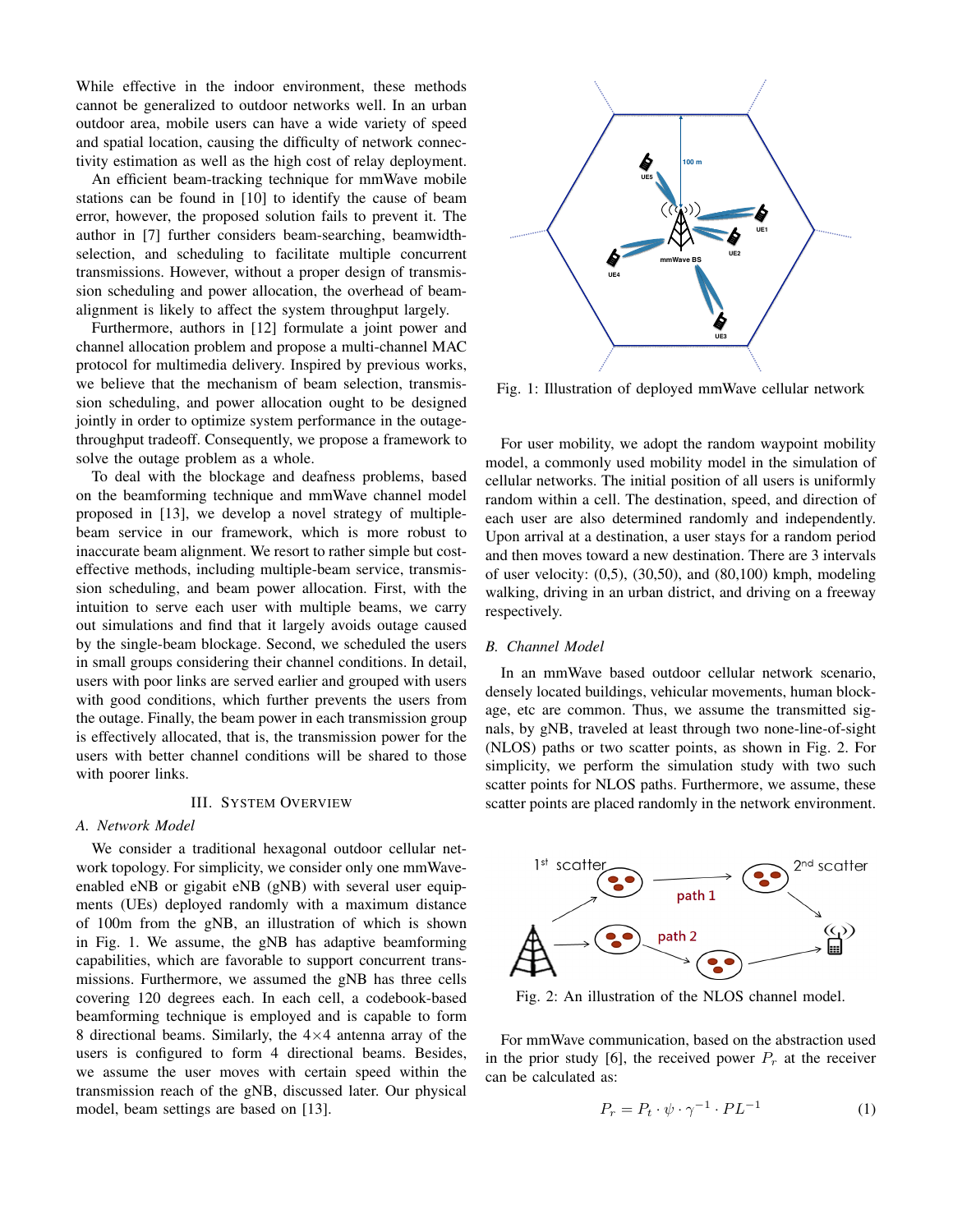where  $P_t$  is a reference power or transmitted power,  $\psi$  is the combined antenna gain of transmitter and receiver,  $\gamma$  is the subpath attenuation, and  $PL^{-1}$  denotes the associated line-ofsight (LOS) path-loss in dB and can be derived as:

$$
PL(d) (dB) = \alpha + 10\beta \cdot 10log_{10}(d) + \eta
$$
 (2)

where  $PL(d)$  is the mean pathloss, over a reference Tx-Rx separation distance d, in dB,  $\alpha$  is the floating intercept in dB,  $\beta$  is the pathloss exponent,  $\eta \sim N(0, \sigma^2)$ . The simulated values are provided in Table III.

The subpath attenuation  $\gamma$  as well as other short term fading coefficients are generated by the superposition of multiple plane waves traveling from a gNB's antenna element to an antenna element at the user through the scattering environment, which is described explicitly in [13].

The outage can be defined as, expressed in (3), by receiving signals with power less than a threshold  $P_{outTh}$  during its transmission period.

$$
P_{out} = \frac{\Sigma_{t=1:T}(P_{t,received} < P_{outTh})}{T} \tag{3}
$$

The system throughput, as expressed in (4), is evaluated by Shannon capacity, which is dependent of the received SINR. Specifically, the serving beams of each user will cause interference received by other users in the same transmission group.

$$
Thput[bpshz] = \varphi \cdot \omega \cdot \log_2\left(1 + \frac{P_{t, received}}{I_{ABI} + N}\right) \tag{4}
$$

where  $\varphi$  is the bandwidth overhead,  $\omega$  is the mmWave system bandwidth, and  $I_{ABI}$  is the adjacent beam interference (ABI).

## *C. Problem Formulation*

We consider the downlink-only transmission to N number of mobile users in coverage. To provide a fair transmission opportunity for each user, the scheduling algorithm schedules and serves all the users at least once before next round of scheduling. Power allocation is activated just before serving, where the weighting is determined based on previously estimated channel conditions. We assume, the channel condition of each user can be measured by the reference signals, which are periodically transmitted by the gNB towards the mobile devices in its coverage. The accuracy of channel estimation is sensitive to the period of a reference signal and user velocity, especially for vulnerable mmWave links. Therefore, we use moving average of the sampled signals to capture a rather stable channel condition and allocate beam and transmission power to each mobile user accordingly.

In the development of our transmission strategy, we find it more effective to deal with scheduling and power allocation in combination. By joint consideration, we can ensure the group of users in each transmission period will be allocated sufficient power to satisfy their throughput demands. In detail, we determine the set of serving beams, scheduled user list, and allocated power, denoted as  $B$ ,  $L$ , and  $P_{\text{alloc}}$ , respectively. Firstly, multiple beams are used to serve each user, where  $B_i$ 

stands for the set of serving-beams for user  $i$ . Afterwards, the scheduling algorithm groups the users into small transmission groups and schedules each group in a given transmission period.  $L_t$  represents the group of users scheduled at the time slot t. Finally, the total transmission power,  $P_{tot}$ , is allocated to the users in each group, where  $P_{\text{alloc},i}$ , is the power allocated to the ith user in the group.

Regardless of beam-interference, the scheduling problem can be formulated as a bin packing problem [14]. In the bin packing problem, the goal is to pack objects of different volumes into a minimum number of bins. Similarly, we wish to schedule users with different throughput demands in a minimum number of time slots, and the maximum transmission power is fixed in each time slot. Despite that the problem is NP-complete, the first-fit heuristic algorithm is proved to approximate the optimal solution of the bin packing problem with an approximation factor of 2. Hence, we refer to the first-fit heuristic and develop a greedy-based framework. We formulate the scheduling problem by considering the optimization variable T as the following optimization problem.

$$
\text{minimize} \quad \mathbf{T} = \sum_{i=1:n} y_i \tag{5}
$$

subject to

$$
\mathbf{T} \ge 1,\tag{6}
$$

$$
\Sigma_{j=1:n} P_{j, demand} \cdot x_{ij} \le \mathbf{P_{tot}} \cdot y_i, \ \forall i \in \mathbb{Z}^+ \tag{7}
$$

$$
\Sigma_{i=1:n} \cdot x_{ij} = 1, \ \forall j \in \mathbb{Z}^+ \tag{8}
$$

$$
x_{ij} \in \{0, 1\}, x_{ij} = 1
$$
 if UE *i* is scheduled in slot *j*  

$$
y_i \in \{0, 1\}, y_i = 1
$$
 if slot *j* is used

where  $T$  in (6) is the minimum number of time slots required to schedule all users once,  $P_{demand}$  is the requirement of transmission power for each users, and  $P_{tot}$  is the maximum transmission power that can be allocated in one time slot. Constraint (7) describes that the sum of demanded transmission power of the users in a time slot should not exceed the total transmission power that a base station can provide. Constraint (8) states that all users are scheduled once.

# IV. PROPOSED DESIGN

#### *A. Multibeam Framework*

During user mobility, the fast-changing NLOS paths and random blockages make it hard to acquire the most accurate channel information. Hence, we use the exponential moving average of the channel conditions to eliminate the influence of abrupt fluctuations. The exponential moving average of channel condition can be calculated using (9). Subsequently, multiple beams are allocated to each user during its transmission period, which diversifies the risk of an outage caused by the single-beam blockage.

The new exponential average when a new value  $Y_t$  arrives can be calculated using the formula:

$$
S_t = \begin{cases} Y_1 & \text{if } t = 1 \\ \alpha \cdot Y_t + (1 - \alpha)S_{t-1} & \text{if } t > 1 \end{cases}
$$
(9)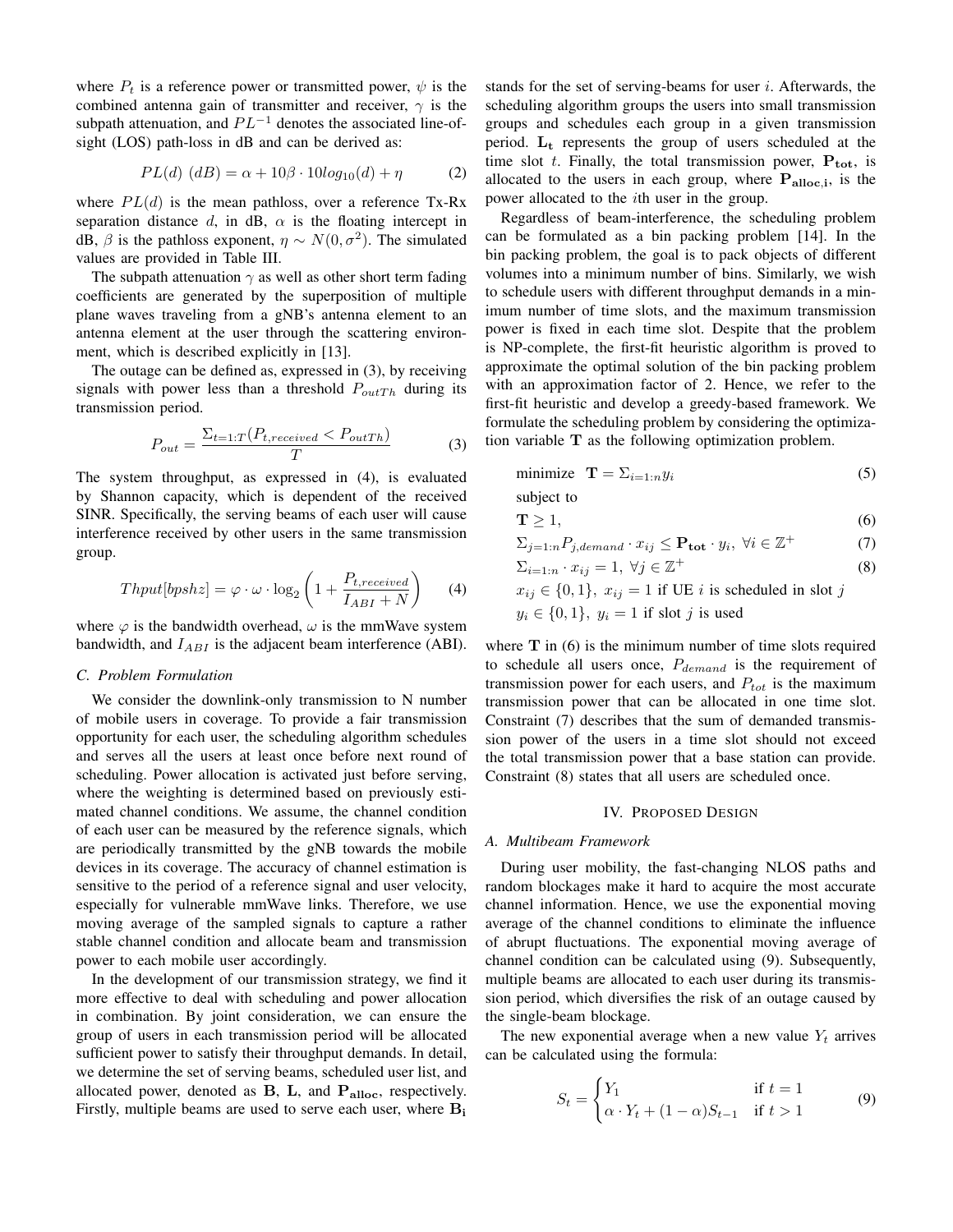where  $S$  is the channel condition,  $Y$  is the sampled channel condition estimated from reference signal, and we choose  $\alpha =$ 0.2 in our simulation.

$$
P_t = \alpha \cdot S_t + (1 - \alpha)P_{t-1} \tag{10}
$$

Tables I and II shows the simulation results of moving average and multiple-beam service with a TDMA scheduler. The outage probability is reduced by using the exponential moving average instead of simply the latest channel conditions, and it can be further decreased by employing multiple-beam service. Nevertheless, since the users scheduled simultaneously cannot share the same transmitter beam, serving users with more beams causes higher complexity in scheduling. In the remaining simulations, we serve each user with two beams that have the best average channel conditions, as it has a low implementation complexity and results in sufficiently small outage probability.

TABLE I: Average outage probability using different measurement of channel conditions.

| Latest condition | Moving average condition |
|------------------|--------------------------|
|                  |                          |

TABLE II: Average outage probability using different numbers of beams.

| beam          | beams | beams | beams    | oeams |
|---------------|-------|-------|----------|-------|
| $\sim$ $\sim$ | 4%    | .6%   | $1.35\%$ | 5%    |

#### *B. Joint Scheduling and Power Allocation Framework*

After allocating the serving beams for each user, scheduling and power allocation are addressed jointly to further reduce the outage probability. Here we propose two scheduling algorithms: static grouping (SG) and dynamic grouping (DG), and two power allocation algorithms: static power allocation (SPA) and dynamic power allocation (DPA). The scheduling algorithms generate a schedule list, which specifies the group of users scheduled in each time slot, and the power allocation algorithms allocate the total transmission power to the users in each group. They can be employed either individually or in combination.

In the proposed algorithms, we consider the residual power,  $P_{res}$ , of each user, which is defined by the difference between the expected received power and the minimum received power,  $P_{threshold}$ , required to satisfy a target throughput. In other words, a negative  $P_{res}$  indicates that the expected received power of the user is lower than  $P_{threshold}$  with even power allocation, and vice versa.

Initially, the unscheduled users are sorted in ascending order of  $P_{res}$ , and the one with lowest  $P_{res}$  is scheduled first. In SG scheduler, we always schedule a fixed number of users, n, in each transmission group. For instance, if  $n = 3$ , SG scheduler will always group one user with poor conditions and two with good conditions together. On the contrary, with DG scheduler implemented, the group size is dynamically determined. At most  $n$  users are scheduled simultaneously in each transmission period, under the condition that their serving beams do not overlap and the total residual power is positive. Consequently, only the users with sufficiently good channel conditions are grouped together, and the users with channel conditions too poor to satisfy the minimum requirement even after power allocation are served alone. This ensures that the total transmission power in each group is sufficient for all the users. Obviously, the SG scheduler has a lower complexity and is able to provide higher throughput, whereas the DG scheduler can more effectively reduce the outage probability.

Given the determined schedule list, the transmission power in each time slot is allocated according to the channel conditions. Specifically, in SPA algorithm, a fixed proportion,  $\lambda$ , of the total transmission power is given to the user with relatively poor conditions, as long as it does not cause any outage on other users. In DPA algorithm, if the residual power of a user is negative, a dynamic fraction of the transmission power will be allocated to compensate the exact deficiency. Intuitively, DPA utilizes the transmission power more efficiently, while SPA is more robust to fluctuating channel conditions.

| B: set of serving beams for each user;<br>1: Sort the unscheduled users in ascending order of $P_{res}$ ;<br>2: while not all users are scheduled do<br>3:<br>Let $v_i$ be the first user, find the last two users, $v_i$ and $v_k$ ,<br>s.t. $B_i$ , $B_j$ and $B_k$ disjoint. | <b>Algorithm 1</b> Static Grouping (SG)                |  |
|---------------------------------------------------------------------------------------------------------------------------------------------------------------------------------------------------------------------------------------------------------------------------------|--------------------------------------------------------|--|
|                                                                                                                                                                                                                                                                                 | <b>Input:</b> $P_{res}$ : residual power of each user; |  |
|                                                                                                                                                                                                                                                                                 |                                                        |  |
|                                                                                                                                                                                                                                                                                 | <b>Output:</b> $L_t$ : schedule list at time t;        |  |
|                                                                                                                                                                                                                                                                                 |                                                        |  |
|                                                                                                                                                                                                                                                                                 |                                                        |  |
|                                                                                                                                                                                                                                                                                 |                                                        |  |
|                                                                                                                                                                                                                                                                                 |                                                        |  |
|                                                                                                                                                                                                                                                                                 | 4: $L_t \leftarrow \{v_i, v_j, v_k\}.$                 |  |
| 5: $t \leftarrow t + 1$ .                                                                                                                                                                                                                                                       |                                                        |  |
| 6: end while                                                                                                                                                                                                                                                                    |                                                        |  |

#### Algorithm 2 Dynamic Grouping (DG)

```
Input: P_{res}: residual power of each user;
         B: set of serving beams for each user;
Output: L_t: schedule list at time t;
 1: Sort the unscheduled users in ascending order of P_{res};
 2: while not all users are scheduled do
 3: Let v_i be the first user, find the last user, v_j, s.t. B_i and B_j disjoint
    \wedge P_{res,i} + P_{res,j} > 0.
 4: if \exists v_j then<br>5: if \exists k \inif \exists k \in (i, j) s.t. B_i, B_j, and B_k disjoint ∧
              P_{res,i} + P_{res,j} + P_{res,k} > 0 then
 6: L_t \leftarrow \{v_i, v_j, v_k\}.<br>7: else
              else
 8: L_t \leftarrow \{v_i, v_j\}.<br>9: end if
9: end if<br>10: else
         else
11: L_t \leftarrow \{v_i\}.12: end if<br>13: t \leftarrow tt \leftarrow t + 114: end while
```
### V. PERFORMANCE EVALUATION

#### *A. Simulation Setup*

In this section, we evaluate the proposed algorithms and compare their performances in different scenarios. In simulations, we consider only one gNB and several mobile users. We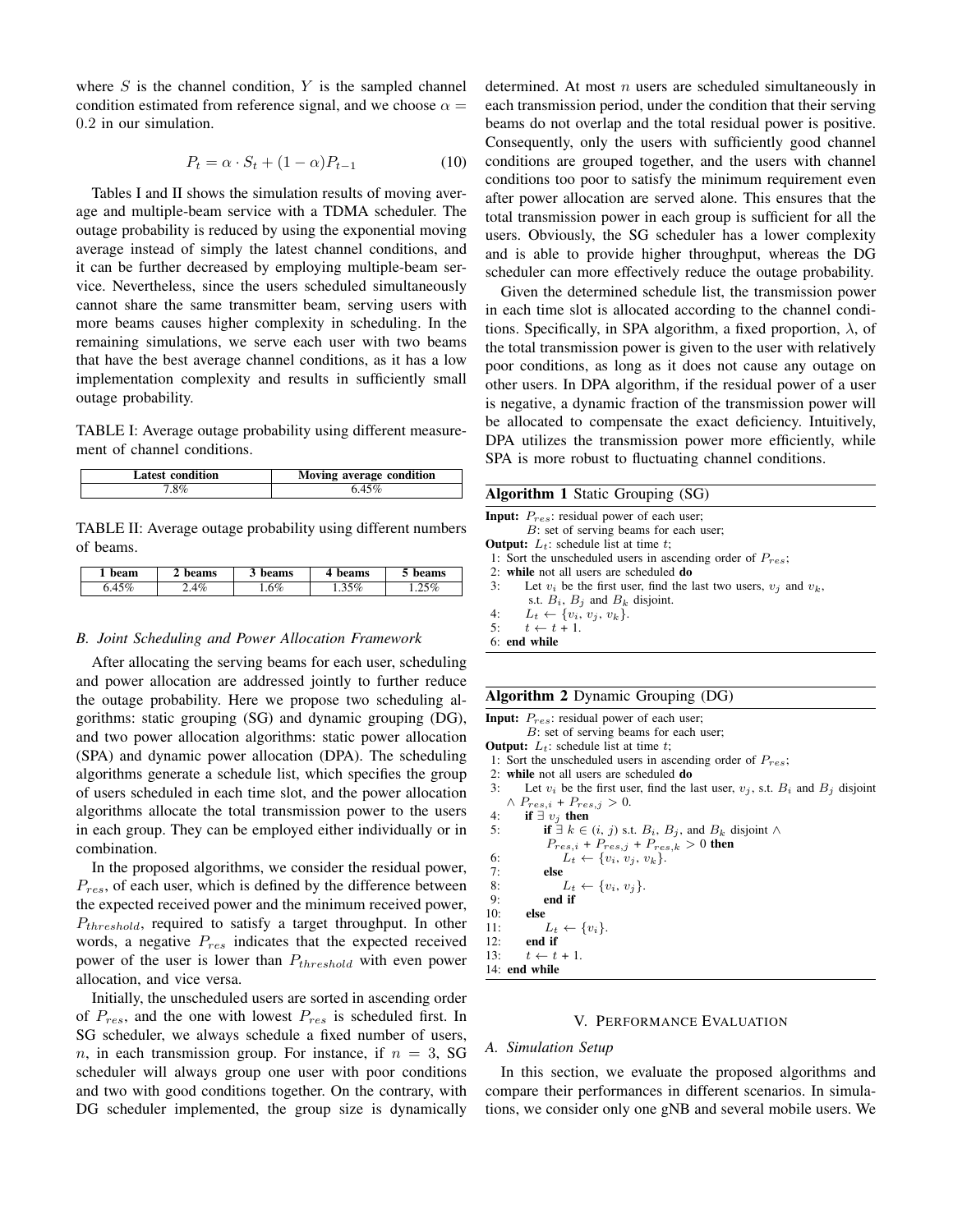## Algorithm 3 Static Power Allocation (SPA)

| <b>Input:</b> $L_t$ : schedule list at time t;                                |
|-------------------------------------------------------------------------------|
| $P_{res}$ : residual power of each user;                                      |
| $P_{tot}$ : total transmission power;                                         |
| $\lambda$ : power allocation weighting;                                       |
| <b>Output:</b> $P_{\text{alloc}}$ : allocated power for each user;            |
| 1: for each $L_t$ do                                                          |
| if $ L_t =1$ then<br>2:                                                       |
| $\overline{3}$ :<br>$P_{alloc,1} \leftarrow P_{tot}.$                         |
| 4:<br>else if $ L_t  = 2$ then                                                |
| $P_{alloc,1} \leftarrow \lambda \cdot P_{tot}.$<br>5:                         |
| $P_{alloc, 2} \leftarrow (1 - \lambda) \cdot P_{tot}.$<br>6:                  |
| 7:<br>if $P_{res,2} + P_{alloc,2} < 0$ then                                   |
| 8:<br>$P_{alloc,1} \leftarrow P_{tot}/2.$                                     |
| $P_{alloc,2} \leftarrow P_{tot}/2.$<br>9:                                     |
| 10:<br>end if                                                                 |
| 11:<br>else                                                                   |
| 12:<br>$P_{alloc,1} \leftarrow \lambda \cdot P_{tot}.$                        |
| $P_{\text{alloc 2}} \leftarrow (1 - \lambda)/2 \cdot P_{\text{tot}}.$<br>13:  |
| $P_{alloc,3} \leftarrow (1 - \lambda)/2 \cdot P_{tot}.$<br>14:                |
| if $P_{res,2} + P_{alloc,2} < 0 \vee P_{res,3} + P_{alloc,3} < 0$ then<br>15: |
| 16:<br>$P_{alloc,1} \leftarrow P_{tot}/3.$                                    |
| 17:<br>$P_{alloc,2} \leftarrow P_{tot}/3.$                                    |
| $P_{alloc,3} \leftarrow P_{tot}/3.$<br>18:                                    |
| 19:<br>end if                                                                 |
| 20:<br>end if                                                                 |
| $21:$ end for                                                                 |

## Algorithm 4 Dynamic Power Allocation (DPA)

**Input:**  $L_t$ : schedule list at time  $t$ ;  $P_{res}$ : residual power of each user;  $P_{tot}$ : total transmission power; **Output:**  $P_{\text{alloc}}$ : allocated power for each user; 1: for each  $L_t$  do<br>2. if  $|L_t| = 1$ 2: if  $|L_t| = 1$  then<br>3:  $P_{alloc 1} \leftarrow 1$ 3:  $P_{alloc,1} \leftarrow P_{tot}.$ <br>4: **else if**  $|L_t| = 2$  then 4: **else if**  $|L_t| = 2$  then<br>5: **if**  $P_{res,1} < 0 \wedge I$ 5: if  $P_{res,1} < 0 \land P_{res,2} + P_{res,1} > 0$  then 6:  $P_{alloc,1} \leftarrow -P_{res,1}.$ 7:  $P_{alloc,2} \leftarrow P_{tot} + P_{res,1}.$ <br>8: **else** else 9:  $P_{alloc,1} \leftarrow P_{tot}/2.$ <br>10:  $P_{alloc,2} \leftarrow P_{tot}/2.$ 10:  $P_{alloc,2} \leftarrow P_{tot}/2.$ <br>11: end if end if 12: **else**<br>13: 13: **if**  $P_{res,1} < 0 \wedge P_{res,1} + P_{res,2} + P_{res,3} > 0$  then<br>14:  $P_{\text{alloc 1}} \leftarrow -P_{res,1}$ . 14:  $P_{alloc,1} \leftarrow -P_{res,1}.$ <br>15:  $P_{alloc,2} \leftarrow (P_{tot} + P_{inter})$ 15:  $P_{alloc,2} \leftarrow (P_{tot} + P_{res,1})/2.$ <br>16:  $P_{cluster,2} \leftarrow (P_{tot} + P_{res,1})/2.$ 16:  $P_{alloc,3} \leftarrow (P_{tot} + P_{res,1})/2.$ <br>17: **else** 17: else 18:  $P_{alloc,1} \leftarrow P_{tot}/3.$ <br>19:  $P_{ellipse,2} \leftarrow P_{tot}/3.$ 19:  $P_{alloc,2} \leftarrow P_{tot}/3.$ <br>20:  $P_{alloc,3} \leftarrow P_{tot}/3.$ 20:  $P_{alloc,3} \leftarrow P_{tot}/3.$ <br>21: **end if** 21: end if end if 23: end for

set the maximum group size for scheduling to  $n = 3$  for simplicity. However, increasing the group size is straightforward. The system bandwidth is allocated evenly to all users within each transmission period. The basic system parameters used for simulation are listed in Table III, and are based on [15] [16]. In order to show the effects on the system performance, we perform the simulation with the alternative combination of our proposed scheme such as SG with DPA, SG with SPA, and so on.

### TABLE III: Simulation Parameters

| <b>Parameter</b>                                       | Value           |
|--------------------------------------------------------|-----------------|
| Carrier frequency                                      | $28$ GHz        |
| System bandwidth                                       | $100$ MHz       |
| Transmit power $(P_{tot})$                             | 37 dBm          |
| Pathloss parameter $(PL)$ ,                            | $\alpha = 72.0$ |
| $PL = \alpha + 10\beta \log_{10}(d)$ [dB], d in meters | $\beta = 2.92$  |
| Shadow fading $(\sigma)$                               | 8.7 dB          |
| Background noise (AWGN)                                | $-174$ dBm/Hz   |
| Outage threshold $(P_{outage})$                        | $-101$ dBm      |
| SPA weighting $(\lambda)$                              | 0.8             |
| Number of users $(N)$                                  | 100 per cell    |

# *B. Simulation Results*

Fig. 3 shows the outage probability (Fig. 3a) and system throughput (Fig. 3b) under different levels of power allocation threshold with user velocity 3 kmph. For DG algorithm, the threshold on the X-axis represents the minimum requirement of the received power of the users in each group. For DPA algorithm, the threshold value stands for the target received power for power allocation. Observing from Fig. 3a, DG algorithm reduces the outage probability significantly as the power allocation threshold increases, since there are more poor-conditioned users scheduled alone. Specifically, the outage probability can be reduced by approximately 4% at any threshold higher than -90dBm. Furthermore, while DPA results in low outage probability at a power allocation threshold close to the outage threshold (-101dBm), SPA averagely performs better in reducing outage. On the other hand, SG algorithm can merely avoid the outage by at most 3.4% combining with SPA. In the curve of  $SG + DPA$ , the outage probability is reduced via power allocation as the threshold gets close to the outage threshold, but it goes high again as the threshold becomes too high to make up for the lack of transmission power. The fluctuation in the curves of SG+DPA and DG+DPA shows their sensitivity to power allocation threshold. For DPA algorithm, it can work well with grouping algorithms and lead to low outage only when the threshold is precisely around the outage threshold.



Fig. 3: System performance with varying  $P_{threshold}$ .

While it seems plausible that serving fewer users in each transmission period can most effectively prevent the outage,